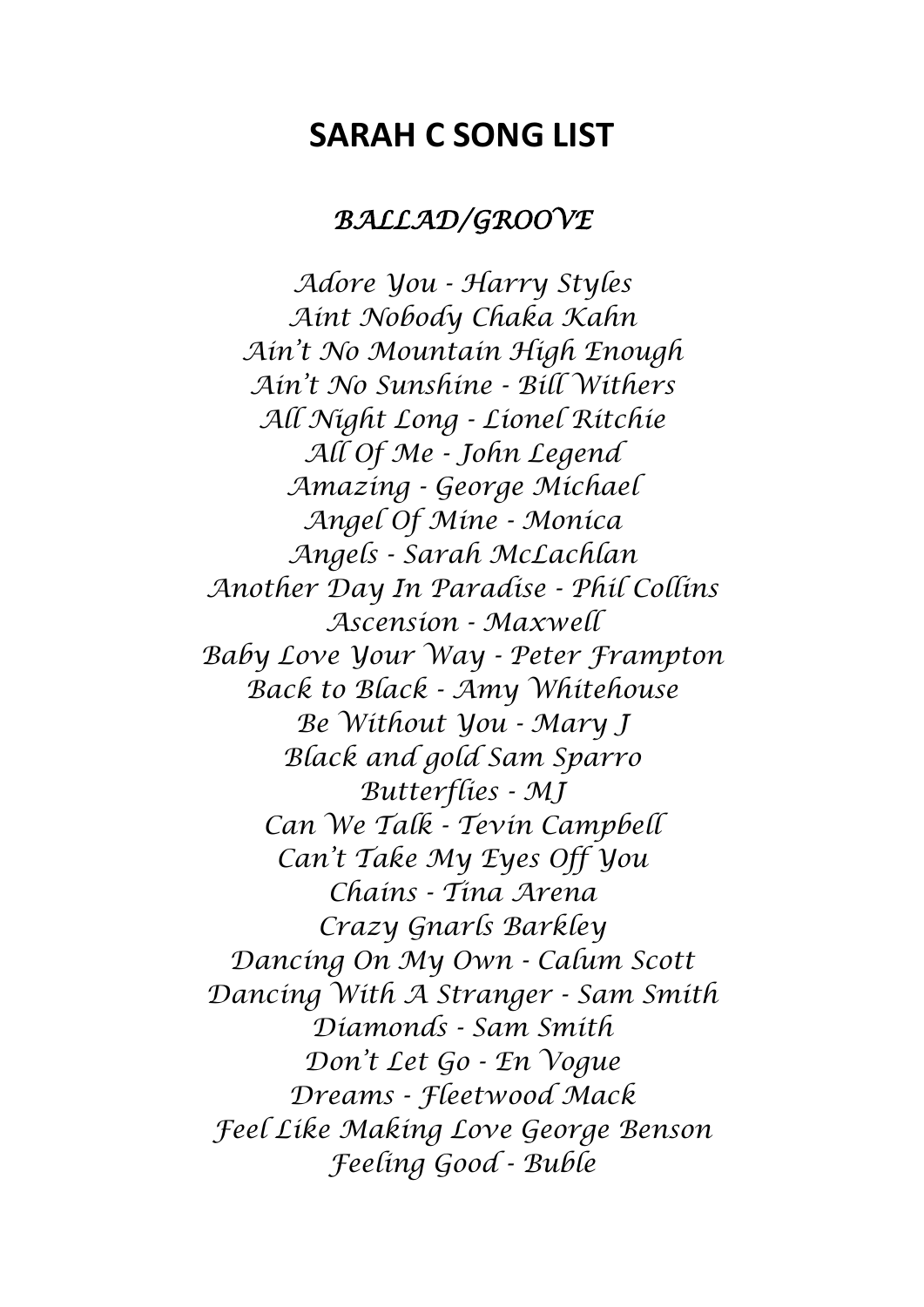*Fresh Eyes - Andy Grammer Georgia - Ray Charles Girl Like You - Maroon 5 Human Nature - MJ I have Nothing - Whitney Latch - Sam Smith Let Me Love You - Mario Lets Stay Togther - Al Green Locked out of heaven Bruno Mars Lovely Day Bill Withers Make You Feel My Love - Adele Man In The Mirror - MJ New York Alicia Keys Rolling in the Deep Adele Sexual Healing Marvin Gaye Sometimes Brand New Heavies Thinking Out Loud - Sheeran Valerie Amy Winehouse Waterfalls - TLC Watermelon Sugar - Harry Styles When Doves Cry - Prince Wicked Game - Chris Isaac Wish I didn't miss you Angie Stone*

## *DANCE*

*24k Magic All I Do Stevie Wonder All night long Lionel Ritchie American Boy Estelle Blame it on the Boogie - Jackson Blurred lines*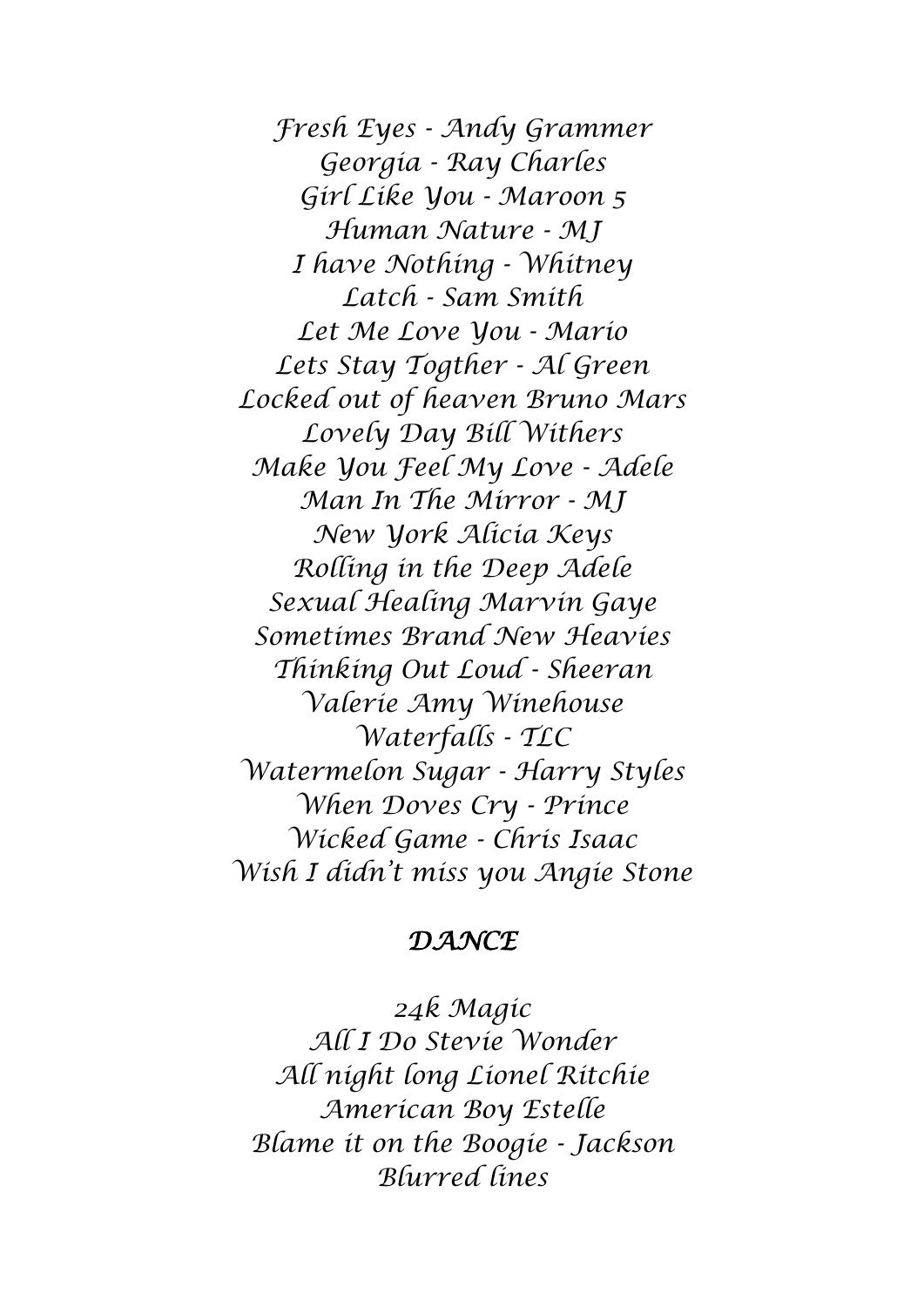*Can't Get Enough Barry White/Taylor Dane Closer Ne-yo Crazy in love Beyonce Don't mess with my man Lucy Pearl Don't Start Now - Dua Lipa Family Affair Mary J Blige Finally Ce Ce Peniston Finesse - Bruno Mars Forget You Cee Lo Green Get Lucky - Daft Punk Happy- Pharrell Heartbreak Hotel - Whitney Higher Love - Kyrgo Hey Mr. Dj Zane Higher Ground Stevie Wonder Higher & Higher Jackie Wilson Holiday - Madonna Hot Stuff - Donna Summer How Will I Know - Whitney I Don't Care - Sheeran Is this love Bob Marley I Will Survive - Gaynor I'm Your Baby Tonight - Whitney Into You - Ariana Kiss Prince Knock On Wood Lady Marmalade Patie Labelle Let's Hear It For The Boy Living On A Prayer - Bon Jovi Master Blaster Stevie Wonder Miss You Rolling stones Moves Like Jagger Maroon 5*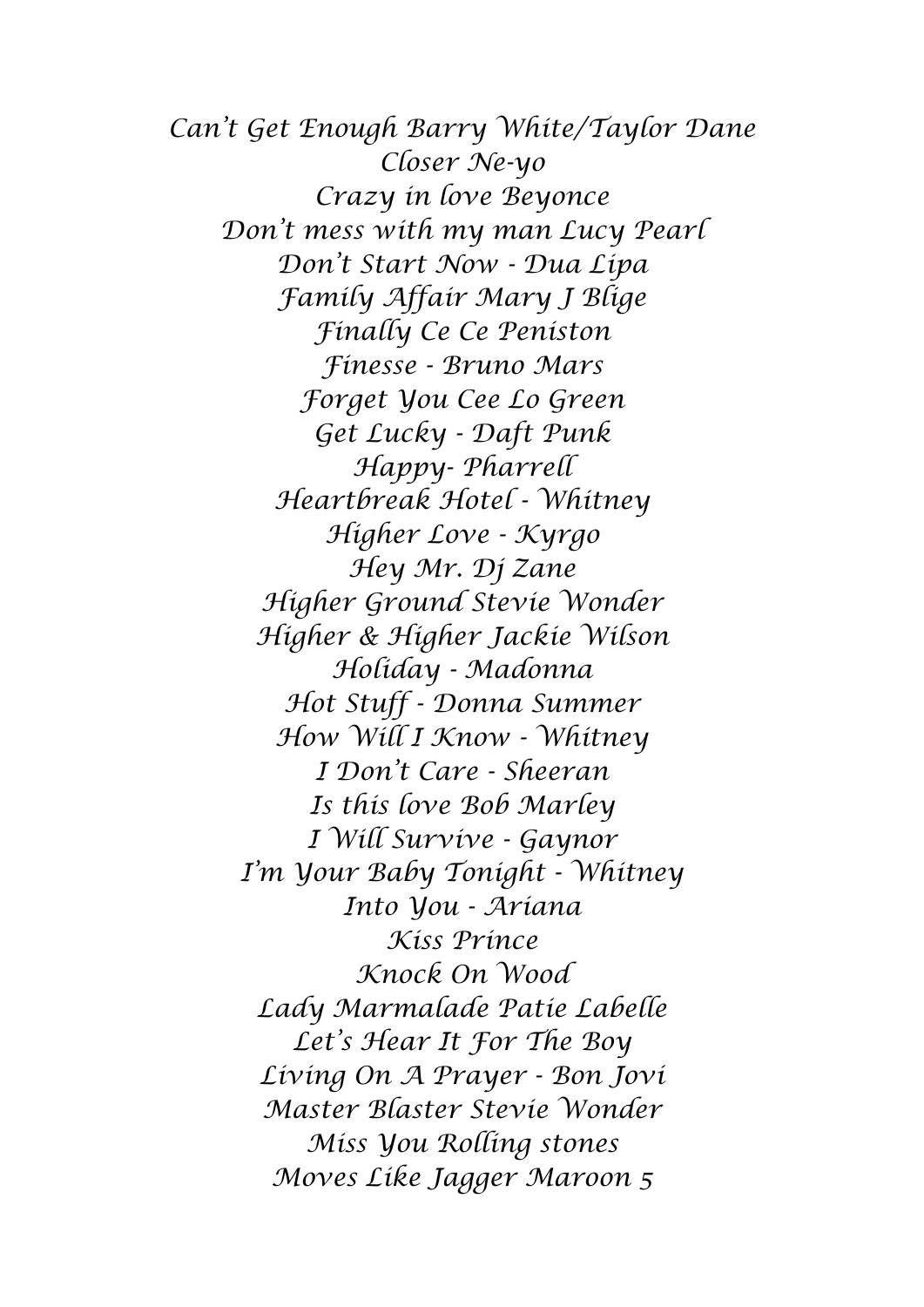*Mustang Sally New Rules - Dua Lipa No Scrubs - TLC One Kiss - Dua Lipa One Last Time - Ariana Pony Ginuine Proud Mary - Tina Turner PYT - MJ Queen Of The Night - Whitney River Deep - Tina Turner Rock With You Michael Jackson Rock Your Body - JT Rehab Amy Winehouse Rude Boy - Rihanna S&M - Rihanna Senorita - JT Shackles Mary Mary Shake It Off - Taylor Swift Shy Guy Diana King Side To Side - Ariana Signed Sealed Delivered Stevie Wonder Simply The Best - Tina Turner Sing It Back - Moloko So Excited - Pointer Sisters Superstar - Jamelia Superstition Stevie Wonder Teardrops Womack & Womack Tell Me Groove Theory Thank You Next - Ariana The way you make me feel MJ This Girl - Kungs Uptown Funk - Bruno Mars*